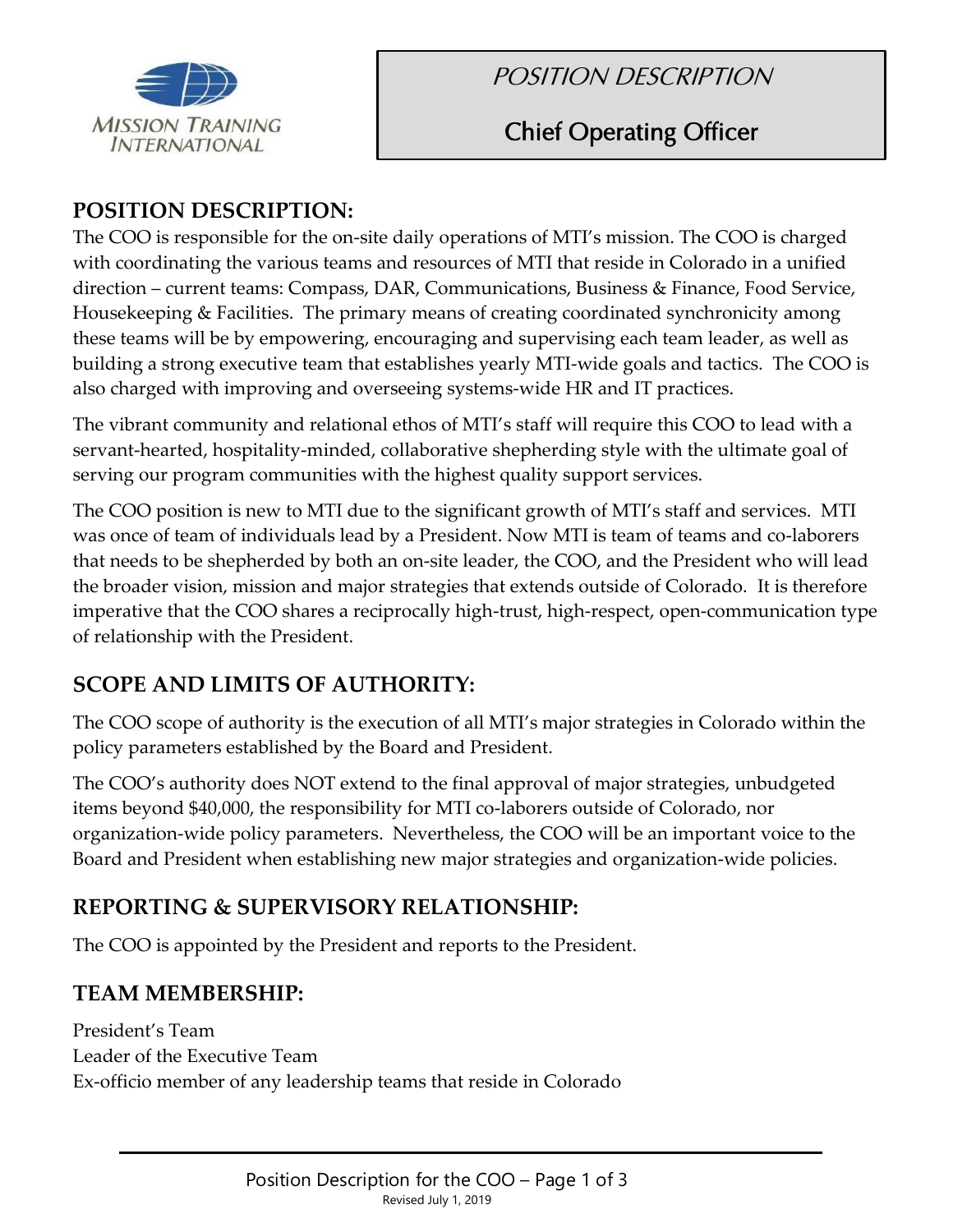# **RESPONSIBILITIES - The Chief Operating Officer (COO)…**

## *PROGRAM Responsibilities:*

1) ensures the on-going development of existing services in relevance, quality and impact.

'Services' being mostly programs, but also conferences, seminars and retreats.

2) initiates, develops and executes short-range plans regarding existing services in coordination with the Executive-team (E-team) & President.

3) develops and executes long-range plans regarding existing and future services in coordination with the E-team, President & Board.

## *ADMINISTRATIVE Responsibilities:*

4) guides and participates in the larger systems and monitoring reports required to maintain the coordinated actions of different teams in the organization.

- 5) Improves and oversees systems-wide HR & IT practices.
- 6) coordinates and oversees the various directors of the organization.
- 7) facilitates and leads the E-team consisting of those of the COO's choosing.

## *STAFF Responsibilities:*

8) finds, hires, appoints and dismisses staff as necessary to ensure MTI's effectiveness, and with the approval of the President for full-time staff.

9) develops and empowers the staff, coordinators and directors to fulfill their responsibilities with a focus on the executive team.

10) provides a climate of corporate spiritual vitality within the staff.

11) fosters love and unity of purpose, vision, and spirit among the staff.

# *COMMUNICATION Responsibilities:*

12) develops and maintains strong relationships with sending agencies that call or visit MTI and works with the President in enhancing client development.

13) communicates about MTI's services effectively through a variety of marketing mediums.

14) builds and maintains healthy communication channels across the various teams.

15) passionately articulates the vision, mission and major strategies of MTI to staff, clients and external publics.

## *FIDUCIARY Responsibilities:*

16) faithfully stewards the assets of the corporation.

17) develops and guides the systems that ensure the accurate, thorough and timely reporting of the assets of the corporation in order to foster wise decision making.

18) develops and maintains accurate, thorough and timely communication with donors.

## *MISCELLANEOUS Responsibilities:*

19) executes all other leadership responsibilities not specifically reserved for the President, Board, Corporate Secretary or CFO.

20) provides the President with trust, true respect, an eye on execution, a joy in leading as a behind the scenes servant as they exhibit strong coaching & coordination skills.

21)receives from the President trust, frequent communication, clear decision rights and a lock on the back door.